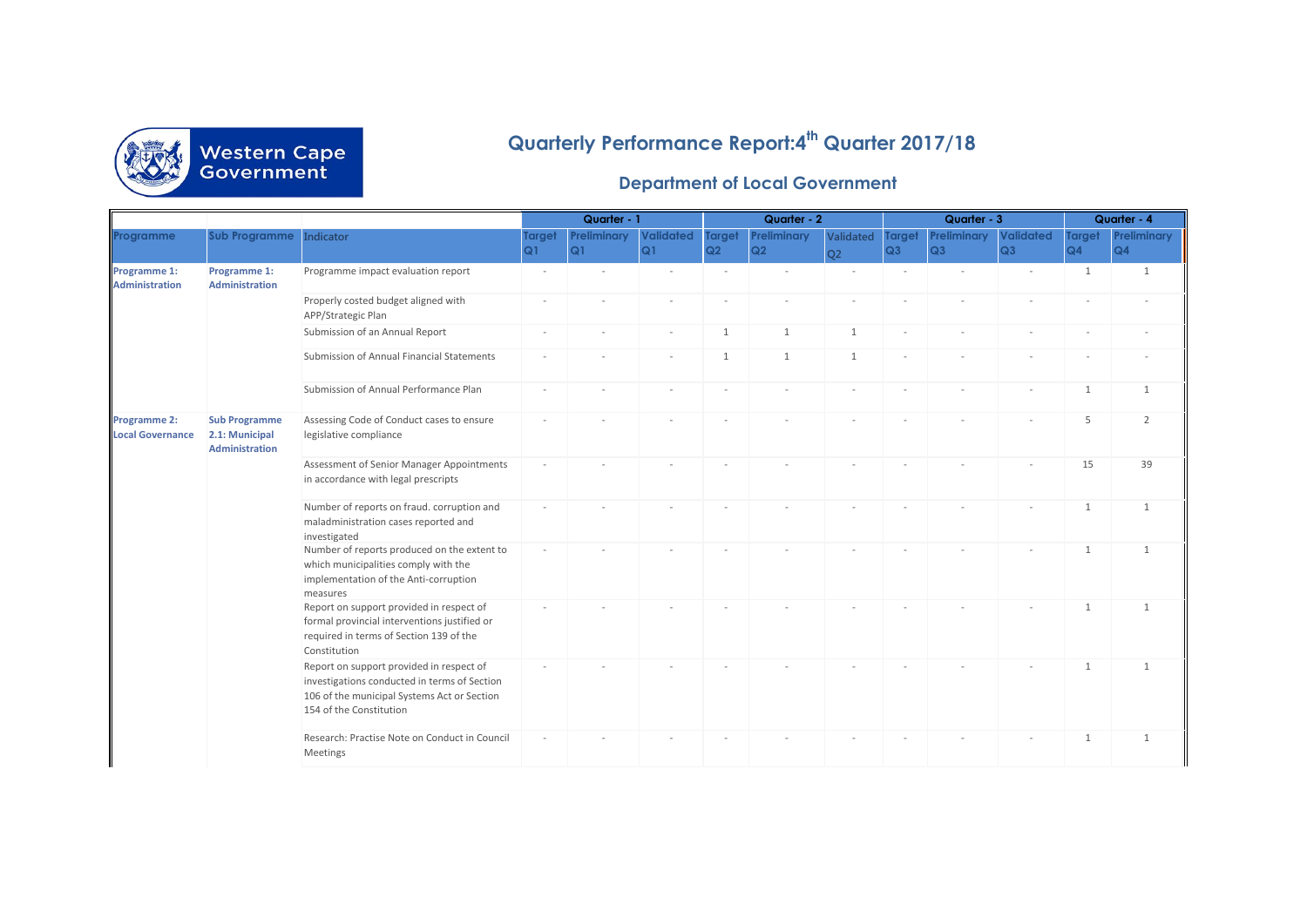|                                                           | <b>Sub Programme</b><br>2.4: Capacity<br><b>Development</b>                                                | Number of municipalities guided to comply<br>with MPRA                                                        |    |             |    |      |      |      |              |              |                  | 25             | 25             |
|-----------------------------------------------------------|------------------------------------------------------------------------------------------------------------|---------------------------------------------------------------------------------------------------------------|----|-------------|----|------|------|------|--------------|--------------|------------------|----------------|----------------|
|                                                           |                                                                                                            | Programmes to support municipalities with the<br>implementation of MPRA                                       |    |             |    |      |      |      |              |              |                  | $\overline{2}$ | 2              |
|                                                           |                                                                                                            | Research: utilising shared services<br>methodology as an alternative service delivery<br>model                |    |             |    |      |      |      |              |              |                  | $\mathbf{1}$   | 1              |
|                                                           | <b>Sub Programme</b><br>2.5: Municipal<br>Performance<br>Monitoring,<br><b>Reporting and</b><br>Evaluation | Conduct assessment of Draft Municipal SDBIPs<br>in-line with MFMA Circular 13                                 | 30 | $\mathbf 0$ | 30 |      |      |      |              |              |                  |                |                |
|                                                           |                                                                                                            | Number of municipal performance reports<br>compiled as per the requirements of Section 47<br>of the MSA       |    |             |    |      |      |      | $\mathbf{1}$ | $\mathbf{0}$ | $\mathbf{1}$     |                |                |
|                                                           |                                                                                                            | Research to enhance the provincial perspective<br>on stakeholder governance                                   |    |             |    |      |      |      |              |              |                  | $\mathbf{1}$   | 1              |
| Programme 3:<br><b>Development and</b><br><b>Planning</b> | <b>Sub Programme</b><br>3.4: Municipal<br>Infrastructure                                                   | Infrastructure Support Programmes<br>implemented at municipalities                                            |    |             |    |      |      |      |              |              |                  | $\overline{2}$ | $\overline{2}$ |
|                                                           |                                                                                                            | Municipalities supported with the<br>development of Electricity Master Plans                                  |    |             |    |      |      |      |              |              |                  | $\overline{2}$ | 2              |
|                                                           |                                                                                                            | Programmes to support municipalities with<br>drought mitigation measures                                      |    |             |    |      |      |      |              |              |                  | $\overline{2}$ | $\overline{2}$ |
|                                                           |                                                                                                            | Research in resources sufficiency development                                                                 |    |             |    |      |      |      |              |              |                  | $\mathbf{1}$   | $\mathbf 0$    |
|                                                           | <b>Sub Programme</b><br>3.6: IDP<br>Coordination                                                           | IDP Assessments Reports determining<br>alignment of planning and budget allocation                            |    |             |    | 0.50 | 0.50 | 0.50 |              |              |                  |                |                |
|                                                           |                                                                                                            | Number of municipalities supported with<br>development of legally compliant IDP(Sub-<br>outcome 1)            |    |             |    |      |      |      |              |              |                  | 30             | 30             |
|                                                           |                                                                                                            | Percentage JPI agreements facilitated to reflect<br>in the respective planning instruments of<br>stakeholders |    |             |    |      |      |      |              |              |                  | 0.80           | 0.55           |
|                                                           |                                                                                                            | Planning alignment of the district municipality<br>and the local municipalities within its area               |    |             |    |      |      |      | 0.40         | 0.41         | $\boldsymbol{0}$ |                |                |
|                                                           | <b>Sub-Programmes:</b><br><b>Disaster</b><br><b>Management and</b>                                         | Centre enhancements to ensure functional<br>Western Cape Disaster Management Centre                           |    |             |    |      |      |      |              |              |                  | $\mathbf{1}$   | $\mathbf{1}$   |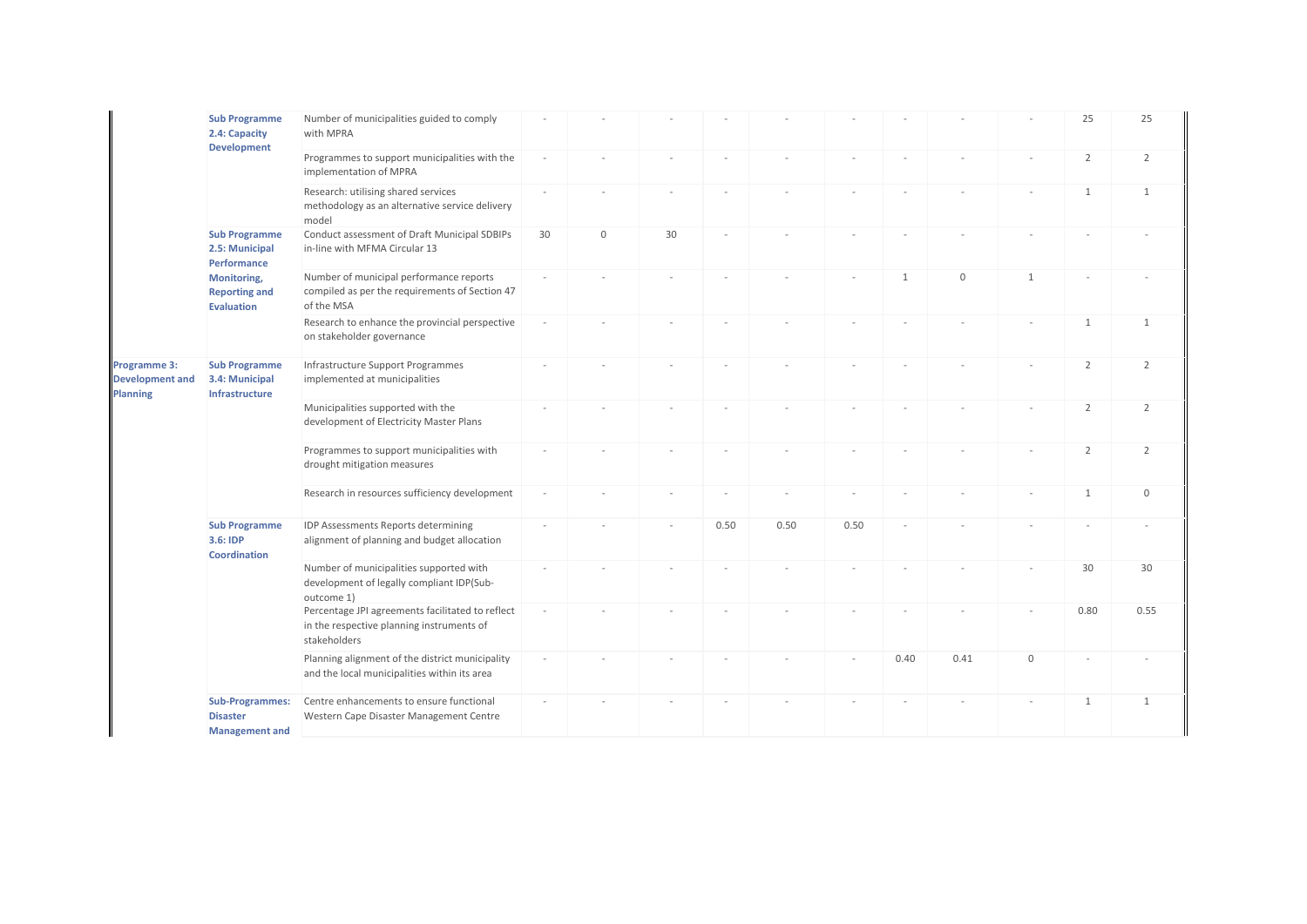|                                         | <b>Fire Brigade</b><br><b>Services</b>                          | Disaster damage assessments/verifications<br>conducted                                                    | $\mathbf{1}$   | 8              | $\mathbf{0}$   |              |              |                |              |              |              |                |                |
|-----------------------------------------|-----------------------------------------------------------------|-----------------------------------------------------------------------------------------------------------|----------------|----------------|----------------|--------------|--------------|----------------|--------------|--------------|--------------|----------------|----------------|
|                                         |                                                                 | Disaster Hazard Awareness programme                                                                       | $\sim$         |                |                |              |              |                |              |              |              | $\mathbf{1}$   | $\mathbf{1}$   |
|                                         |                                                                 | Disaster recovery programmes monitored and<br>supported                                                   | $\mathbf{1}$   | $\overline{4}$ | $\mathbf 0$    |              |              |                |              |              |              |                |                |
|                                         |                                                                 | Maintenance of Data Repository at western<br>Cape Disaster Management Centre                              |                |                |                |              |              |                |              |              |              | $\mathbf{1}$   | $\overline{2}$ |
|                                         |                                                                 | Municipalities supported to develop Disaster<br><b>Risk Reduction Measures in IDPs</b>                    |                |                |                |              |              |                |              |              |              | 3              | 3              |
|                                         |                                                                 | Municipalities supported with risk and<br>vulnerability assessments                                       |                |                |                |              |              |                |              |              |              | 3              | 5              |
|                                         |                                                                 | Number of municipalities supported with<br>functional Municipal Disaster Management                       |                |                |                |              |              |                |              |              |              | 6              | 6              |
|                                         |                                                                 | Provincial Disaster Management Annual Report                                                              | $\overline{a}$ |                |                |              |              |                | $\mathbf{1}$ | $\mathbf{1}$ | $\mathbf{1}$ |                |                |
|                                         |                                                                 | Provincial fire brigade services established by<br>target date                                            |                |                |                |              |              |                |              |              |              | $\mathbf{1}$   | 1              |
|                                         |                                                                 | Stakeholders assisted in developing disaster<br>preparedness plans                                        |                |                |                |              |              |                |              |              |              | $\overline{2}$ | $\overline{2}$ |
| Programme 1:<br><b>Administration</b>   | Programme 1:<br><b>Administration</b>                           | In year monitoring reports submitted to PT                                                                | $\mathbf{3}$   | 3              | 3              | 3            | 3            | $\overline{3}$ | 3            | 3            | 3            | 3              | 3              |
|                                         |                                                                 | Submission of Interim Financial Statements                                                                |                |                |                | 1            | $\mathbf{1}$ | 1              | 1            | $\mathbf{1}$ | $\mathbf{1}$ | $\mathbf{1}$   | $\mathbf{1}$   |
|                                         |                                                                 | Submission of Quarterly Performance Reports                                                               | $\mathbf{1}$   | $\mathbf{1}$   | $\mathbf{1}$   | $\mathbf{1}$ | $\mathbf{1}$ | 1              | $\mathbf{1}$ | $\mathbf{1}$ | $\mathbf{1}$ | $\mathbf{1}$   | $\mathbf{1}$   |
| Programme 2:<br><b>Local Governance</b> | <b>Sub Programme</b><br>2.1: Municipal<br><b>Administration</b> | Assessment of Municipal Public Account<br>Committees (MPACs)                                              | 2              | $\overline{2}$ | $\overline{2}$ | 3            | 3            | 3              | 3            | 3            | 3            | $\overline{2}$ | $\overline{2}$ |
|                                         |                                                                 | Legal Support provided to municipalities:<br>(Hosting of the Legislative and Constitutional<br>Task Team) |                |                |                | 1            | $\mathbf{1}$ | 1              |              |              |              | $\mathbf{1}$   | $\mathbf{1}$   |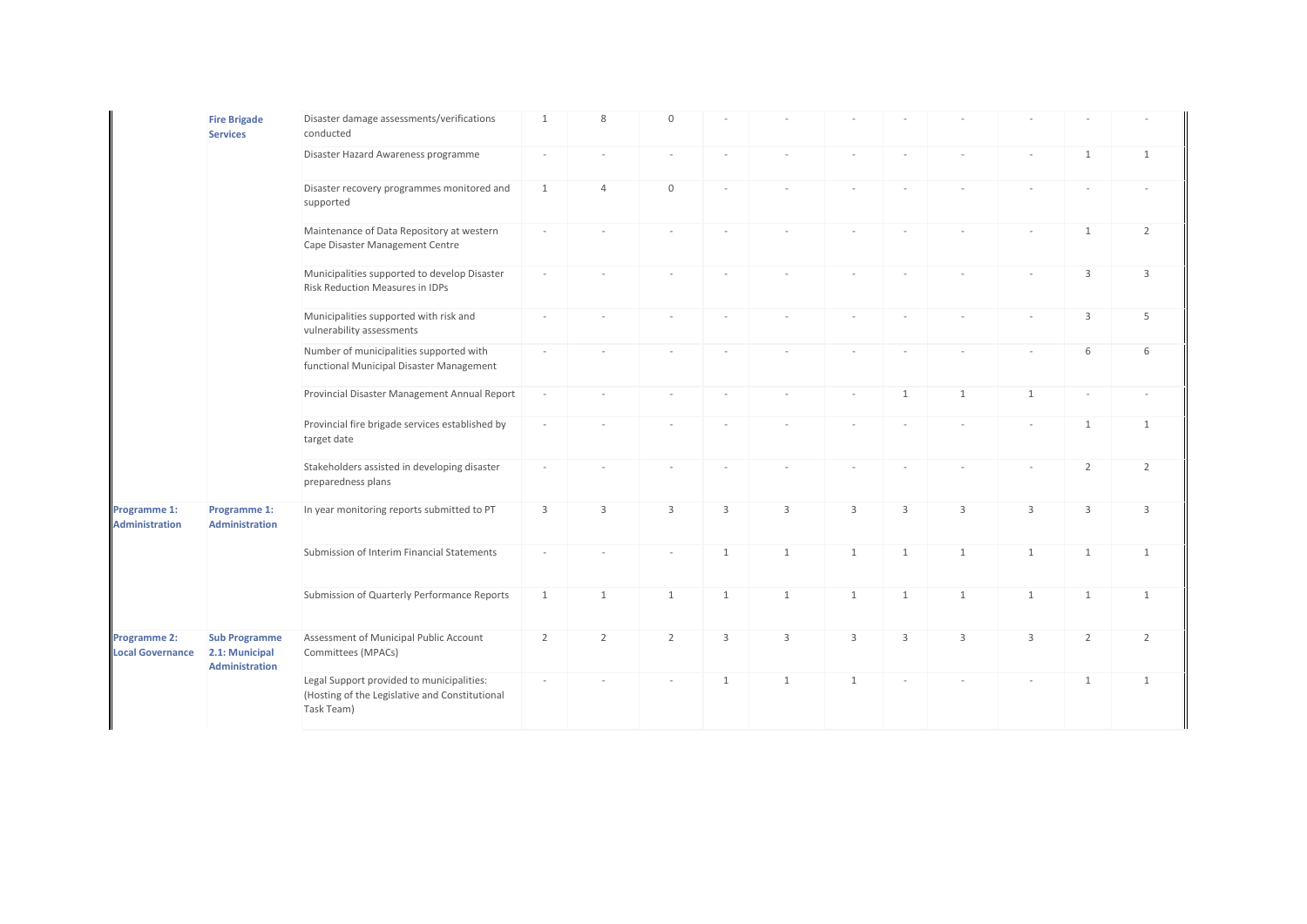|                                                          | Municipalities supported to strengthen and<br>ensure efficient and effective governance                                                                                                           | $\overline{2}$ | $\mathbf 0$    | $\overline{2}$ | $\overline{4}$ | $\overline{4}$ | $\mathbf{3}$    | $\overline{2}$ | 3            | 3            | $\overline{2}$ | 7            |
|----------------------------------------------------------|---------------------------------------------------------------------------------------------------------------------------------------------------------------------------------------------------|----------------|----------------|----------------|----------------|----------------|-----------------|----------------|--------------|--------------|----------------|--------------|
|                                                          | Municipalities supported with Legal Advice                                                                                                                                                        | 5              | 11             | $\overline{7}$ | 5              | 12             | $7\overline{ }$ | 5              | 10           | 5            | 5              | 5            |
|                                                          | Municipalities supported with Legislation<br>Development                                                                                                                                          | $\overline{2}$ | $\overline{4}$ | $\overline{4}$ | $\overline{2}$ | $\overline{2}$ | $\overline{2}$  | $\overline{2}$ | 3            | 3            | $\overline{2}$ | $\mathbf{1}$ |
|                                                          | Number of municipalities supported to comply<br>with MSA regulations (Sub-outcome 3, Action 6)                                                                                                    |                |                |                |                |                |                 |                |              |              | 8              | 30           |
|                                                          | Report on Legal responses and/or enquiries in<br>relation to allegations of fraud,<br>maladministration, corruption and/or failures<br>to adhere to statutory obligations at a<br>municipal level | 1              | 1              | 1              | $\mathbf{1}$   | 1              | 1               | $\mathbf{1}$   | 1            | 1            | $\mathbf{1}$   | $\mathbf{1}$ |
|                                                          | Report on the assessment of complaints<br>concerning municipalities                                                                                                                               | 1              | $\mathbf{1}$   | $\mathbf{1}$   | $\mathbf{1}$   | $\mathbf{1}$   | $\mathbf{1}$    | $\mathbf{1}$   | $\mathbf{1}$ | $\mathbf{1}$ | $\mathbf{1}$   | $\mathbf{1}$ |
| <b>Sub Programme</b><br>2.2: Municipal<br><b>Finance</b> | Number of municipalities guided to comply<br>with MPRA by target date(Sub-outcome 3)                                                                                                              |                |                |                |                |                |                 |                |              |              |                |              |
|                                                          | Number of municipalities monitored on<br>implementation of Audit Response Plan based<br>on the 2014/15 audit outcomes monitored<br>(Sub-outcome 3)                                                |                |                |                |                |                |                 |                |              |              |                |              |
|                                                          | Number of municipalities supported to<br>improve revenue management and debt<br>collection (Sub-outcome 3)                                                                                        |                |                |                |                |                |                 |                |              |              |                |              |
|                                                          | Number of municipalities with functional audit<br>committees                                                                                                                                      |                |                |                |                |                |                 |                |              |              |                |              |
|                                                          | Number of reports on fraud, corruption and<br>maladministration cases reported and<br>investigated(Sub-outcome 3)                                                                                 |                |                |                |                |                |                 |                |              |              |                |              |
|                                                          | Number of reports produced on the extent to<br>which municipalities comply with the<br>implementation of the Anti-corruption<br>measures(Sub-outcome 3)                                           |                |                |                |                |                |                 |                |              |              |                |              |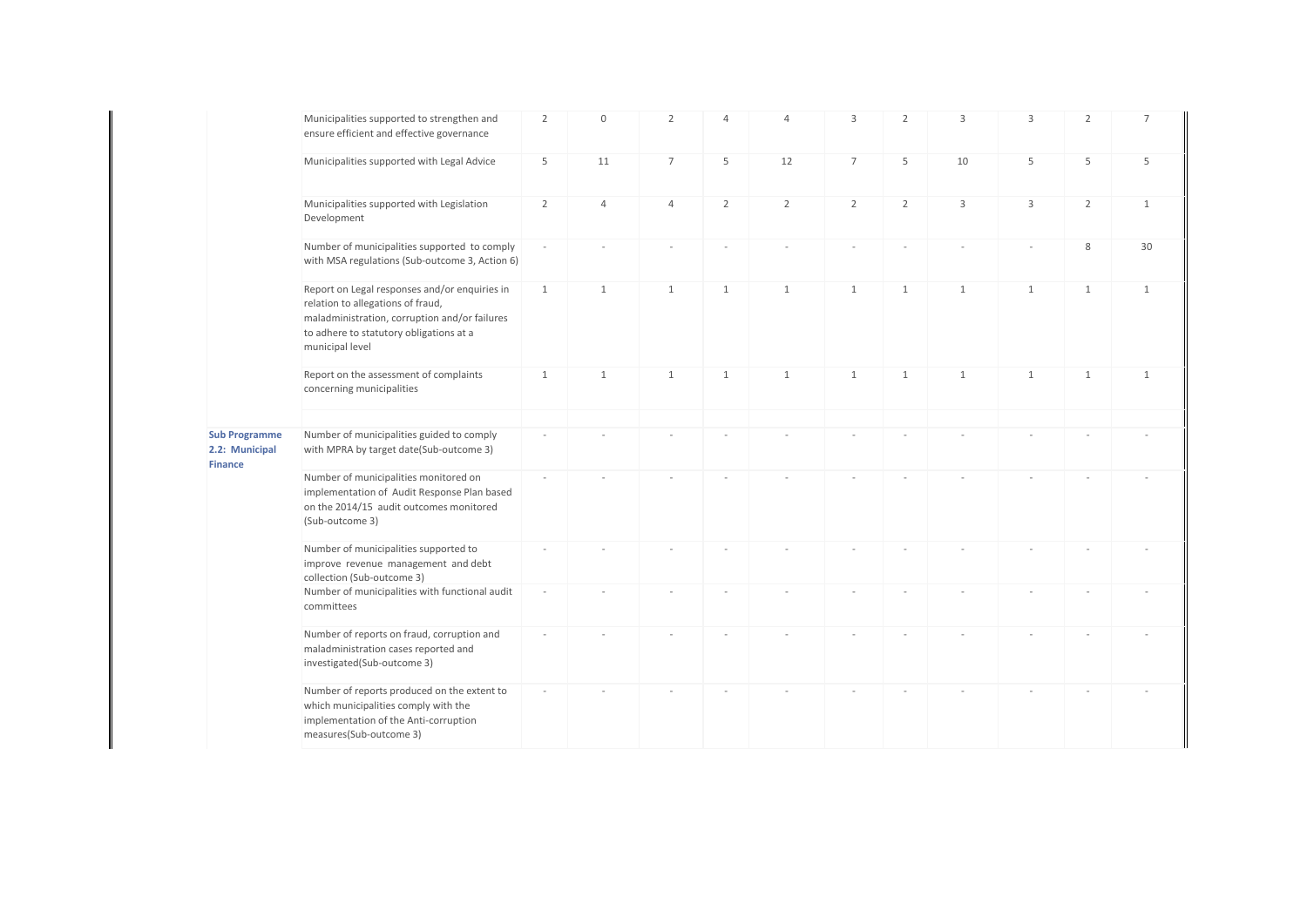| <b>Sub Programme</b><br>2.3: Public<br>Participation        | Communication support Programmes provided<br>to municipalities                                                                                              | $\mathbf{1}$   | $\mathbf{1}$ | $\mathbf{1}$   | $\mathbf{1}$   | 3              | $\overline{2}$ | $\mathbf{1}$        | $\mathbf{1}$   | $\mathbf{1}$   | $\mathbf{1}$ | $\mathbf{1}$   |
|-------------------------------------------------------------|-------------------------------------------------------------------------------------------------------------------------------------------------------------|----------------|--------------|----------------|----------------|----------------|----------------|---------------------|----------------|----------------|--------------|----------------|
|                                                             | Municipalities supported with gender<br>mainstreaming programmes                                                                                            |                |              |                | $\mathbf{1}$   | $\mathbf{1}$   | $\mathbf{1}$   | $\mathbf{1}$        | $\mathbf{1}$   | $\mathbf{1}$   | $\mathbf{1}$ | $\mathbf{1}$   |
|                                                             | Number of municipalities supported on the<br>development of ward level database with<br>community concerns and remedial actions<br>produced (Sub-outcome 2) |                |              |                |                |                |                |                     |                |                | 20           | 29             |
|                                                             | Number of Municipalities supported to roll-out<br>gender policy framework                                                                                   |                |              |                | $\mathbf{1}$   | $\mathbf{1}$   | $\mathbf{1}$   | $\mathbf{1}$        | $\mathbf{1}$   | $\mathbf{1}$   | $\mathbf{1}$ | $\mathbf{1}$   |
|                                                             | Number of ward committees supported on<br>implementation of ward operational plans (Sub-<br>outcome 2)                                                      |                |              |                | $\mathbf 0$    | 5              | 5              | $\mathsf{O}\xspace$ | 3              | 3              | 8            | $\mathbf 0$    |
|                                                             | Number of work opportunities created through<br>the Community Work Programme in<br>Municipalities                                                           | 10500          | $\mathbf 0$  | 12790          | 10500          | 11178          | 12622          | 10500               | 10500          | 12347          | 10500        | 10500          |
|                                                             | Report on the number of community report<br>back meetings convened by Councilors in each<br>ward (Sub-outcome 2)                                            |                |              |                |                |                |                |                     |                |                | $\mathbf{1}$ | $\mathbf{1}$   |
|                                                             | Reports on ward committee functionality                                                                                                                     | $\mathbf{1}$   | $\mathbf{1}$ | $\mathbf{1}$   | $\mathbf{1}$   | $\mathbf{1}$   | $\mathbf{1}$   | $\mathbf{1}$        | $\mathbf{1}$   | $\mathbf{1}$   | $\mathbf{1}$ | $\mathbf{1}$   |
|                                                             | Specialised communication training provided<br>to municipalities                                                                                            | $\sim$         |              | $\overline{a}$ | $\mathbf{1}$   | $\mathbb O$    | $\mathbf 0$    | $\mathsf{O}\xspace$ | $\mathbf{1}$   | $\mathbf{1}$   | $\mathbf{1}$ | $\mathbf{1}$   |
|                                                             | Support Programmes to improve Public<br>Participation                                                                                                       | $\mathbf{1}$   | $\mathbf{1}$ | $\mathbf{1}$   | $\overline{2}$ | $\overline{2}$ | $\overline{2}$ | $\mathbf{1}$        | $\mathbf{1}$   | $\mathbf{1}$   | $\mathbf{1}$ | $\mathbf{1}$   |
| <b>Sub Programme</b><br>2.4: Capacity<br><b>Development</b> | Capacity-building programmes implemented in<br>municipalities                                                                                               | ÷              |              |                |                |                |                | $\mathbf{1}$        | $\mathbf{1}$   | $\mathbf{1}$   | 3            | 3              |
|                                                             | Municipalities supported with the appointment<br>of Valuation Appeal Board members                                                                          | $\overline{4}$ | $\mathbf{1}$ | $\mathbf{1}$   | $\mathbf{1}$   | 5              | 5              | $\mathbf{1}$        | $\overline{2}$ | $\overline{2}$ | $\mathbf{1}$ | $\overline{2}$ |
|                                                             | Number of capacity building interventions<br>conducted in municipalities (Sub-outcome 3)                                                                    |                |              |                |                |                |                | $\mathbf{1}$        | $\mathbf{1}$   | $\mathbf{1}$   | $\mathbf{3}$ | $\overline{3}$ |
|                                                             | Number of municipalities supported to roll-out<br>the Gender policy framework                                                                               |                |              |                |                |                |                |                     |                |                |              |                |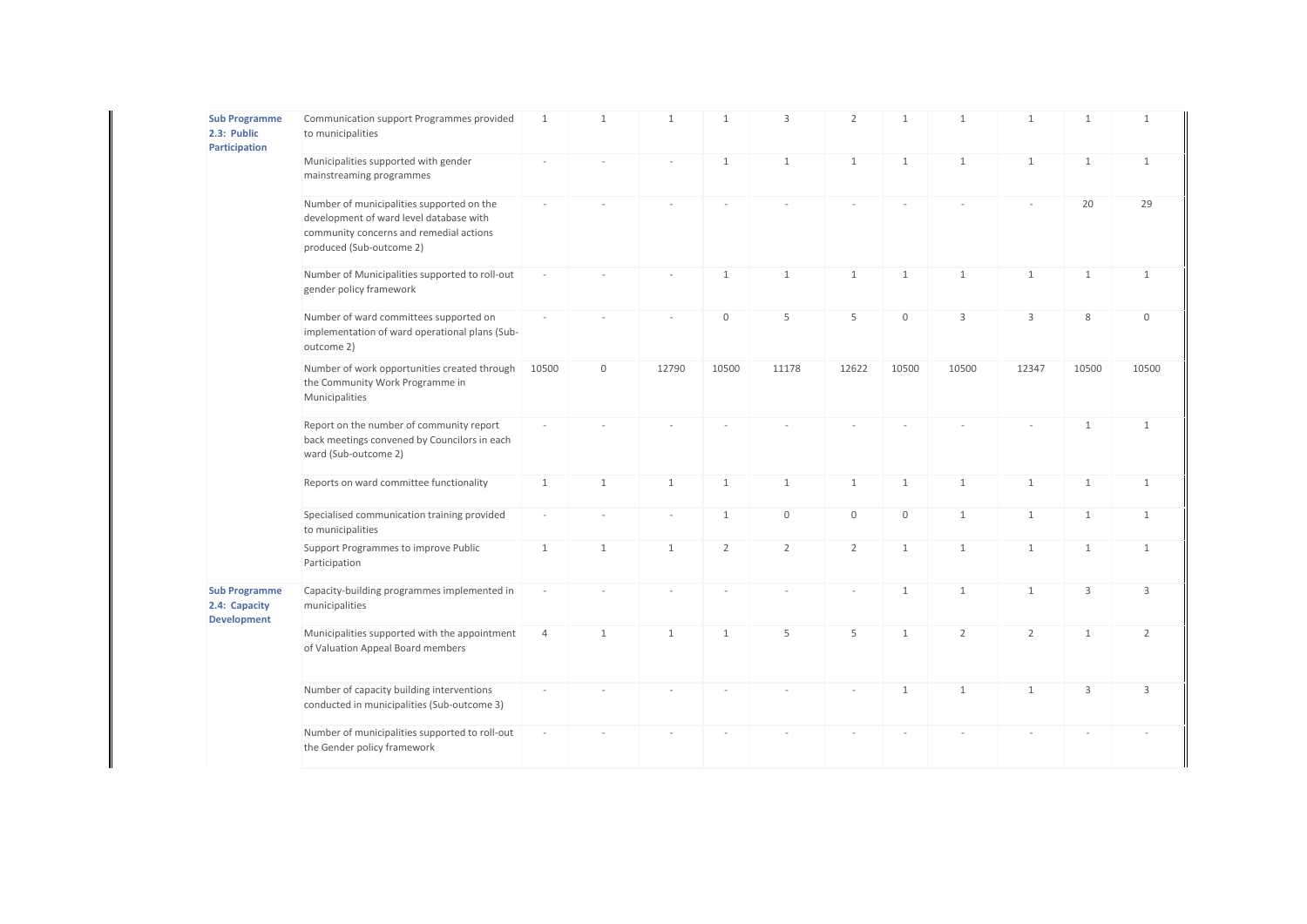|                                                                                                                   | Programmes to support municipalities with the<br>enhancement of ICT                                                                          |                          |                |                |                |                |                | $\mathbf{1}$   | $\mathbf{1}$   | $\mathbf{1}$   | $\mathbf{1}$   | $\mathbf{1}$   |
|-------------------------------------------------------------------------------------------------------------------|----------------------------------------------------------------------------------------------------------------------------------------------|--------------------------|----------------|----------------|----------------|----------------|----------------|----------------|----------------|----------------|----------------|----------------|
|                                                                                                                   | Report on implementation of Back to Basics<br>support plans by municipalities (Sub-outcome<br>$\vert$ 1)                                     |                          |                |                |                |                |                |                |                |                | $\mathbf{1}$   | $\mathbf{1}$   |
|                                                                                                                   | Training and development Programmes for<br>municipal officials and councillors                                                               |                          |                |                |                |                |                | $\mathbf{1}$   | $\mathbf{1}$   | $\mathbf{1}$   | $\mathbf{1}$   | $\mathbf{1}$   |
| <b>Sub Programme</b><br>2.5: Municipal<br>Performance<br>Monitoring,<br><b>Reporting and</b><br><b>Evaluation</b> | Assessment of alignment between<br>Performance Agreements of Sec 57 managers<br>against key performance indicators contained<br>in the SDBIP | $\sim$                   |                |                | 20             | 20             | 20             | 20             | 20             | 20             | 20             | 20             |
|                                                                                                                   | Number of municipalities supported to<br>implement indigent policies                                                                         | $\overline{4}$           | $\overline{4}$ | $\overline{4}$ | $\overline{4}$ | $\overline{4}$ | $\overline{4}$ | $\overline{4}$ | $\overline{4}$ | 4              | 3              | 3              |
|                                                                                                                   | Number of municipalities supported to<br>institutionalize performance management<br>system (PMS)                                             | 3                        | 3              | $\overline{2}$ | 3              | 3              | $\overline{4}$ | $\overline{2}$ | 3              | $\overline{2}$ | $\overline{2}$ | $\overline{2}$ |
|                                                                                                                   | Quarterly Municipal Performance Reports                                                                                                      | $\mathbf{1}$             | $\mathbf{1}$   | $\mathbf{1}$   | $\mathbf{1}$   | $\mathbf{1}$   | $\mathbf{1}$   | $\mathbf{1}$   | $\mathbf{1}$   | $\mathbf{0}$   | $\mathbf{1}$   | 1              |
| Sub-Programme:<br><b>Community</b><br><b>Development</b><br><b>Worker Programme</b>                               | Support Programmes to improve access to<br>government services                                                                               | 5                        | $\overline{7}$ | $\overline{7}$ | 5              | 5              | 5              | 5              | 16             | 16             | 5              | 12             |
|                                                                                                                   | Support Programmes to improve access to<br>small scale economic opportunities                                                                | 20                       | 20             | 20             | 20             | 19             | 19             | 10             | 11             | 11             | 20             | 21             |
| Sub-Programme:<br><b>Service Delivery</b><br>Integration                                                          | Number of services accessed through the<br>Thusong Programme                                                                                 |                          |                |                |                |                |                |                |                |                | 1000000        | 1381374        |
|                                                                                                                   | Reports on the Functionality of Thusong<br><b>Service Centres</b>                                                                            | $\mathbf{1}$             | $\mathbf{1}$   | $\mathbf{1}$   | 1              | $\mathbf{1}$   | $\mathbf{1}$   | $\mathbf{1}$   | $\mathbf{1}$   | $\mathbf{1}$   | $\mathbf{1}$   | $\mathbf{1}$   |
|                                                                                                                   | Support actions to ensure effective functioning<br>of Thusong Programme                                                                      |                          |                |                |                |                |                |                |                |                | $\overline{4}$ | Δ              |
|                                                                                                                   | Support actions to improve functionality of IGR<br>Fora                                                                                      | $\overline{\phantom{a}}$ |                |                |                |                |                |                |                |                | $\mathsf 3$    | 3              |